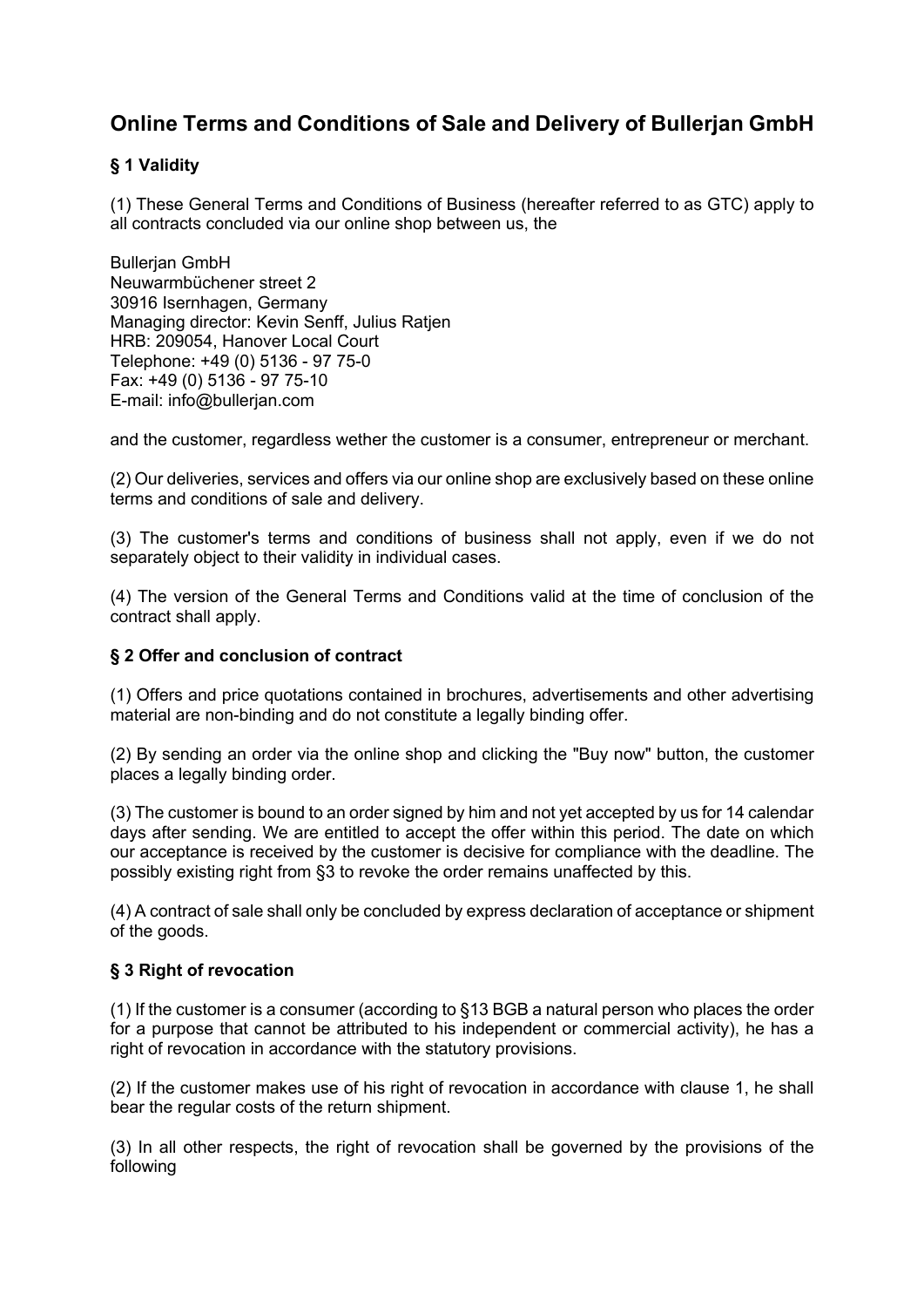## **Cancellation policy**

(1) When concluding a distance selling transaction, consumers (§ 13 BGB) generally have a statutory right of revocation, which we inform you about below. The exceptions to the right of withdrawal are regulated in paragraph 2. You can download a prepared cancellation form as a separate pdf form.

#### **Cancellation policy Right of withdrawal**

You have the right to cancel this contract within fourteen days without giving any reason. The revocation period is fourteen days from the day on which you or a third party named by you, who is not the carrier, has or has taken possession of the goods.

In order to exercise your right of withdrawal, you must inform us (Bullerjan GmbH, Neuwarmbüchener Straße 2, 30916 Isernhagen, Germany, telephone: +49 (0) 5136 - 97 75- 0, fax: +49 (0) 5136 - 97 75-10, e-mail: info@bullerjan.com) by means of a clear declaration (e.g. a letter sent by post, fax or e-mail) of your decision to withdraw from this contract. You may use the enclosed model withdrawal form for this purpose, which is, however, not mandatory.

To comply with the withdrawal period, it is sufficient for you to send the notification of the exercise of the right of withdrawal before the expiry of the withdrawal period.

#### **Consequences of the revocation**

If you withdraw from this contract, we must refund all payments we have received from you, including delivery costs (with the exception of additional costs resulting from the fact that you have chosen a type of delivery other than the cheapest standard delivery offered by us), without delay and at the latest within fourteen days of the day on which we received notification of your withdrawal from this contract. For this repayment, we will use the same means of payment that you used for the original transaction, unless expressly agreed otherwise with you; in no case will you be charged for this repayment.

You must return or hand over the goods to us immediately and in any case no later than fourteen days from the day on which you notify us of the revocation of this contract. The deadline is met if you send the goods before the expiry of the period of fourteen days.

You will only have to pay for any loss in value of the goods if this loss in value is due to the handling of the goods which is not necessary for the inspection of the condition, properties and functioning of the goods.

(2) The right of withdrawal does not apply to contracts for the delivery of goods that are not prefabricated and for the manufacture of which an individual selection or determination by you is decisive or which are clearly tailored to your personal needs.

#### **- End of the cancellation policy-**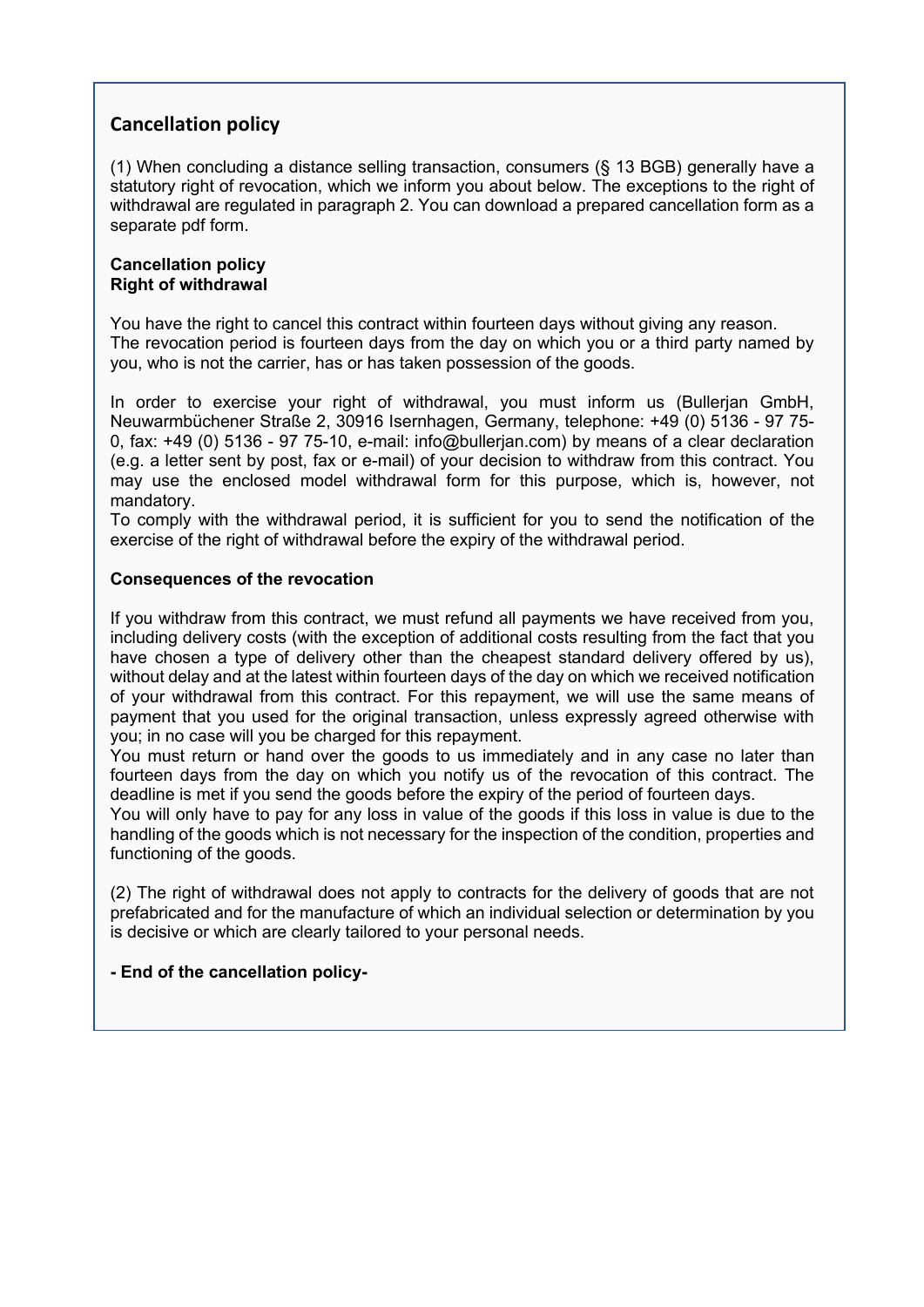#### **§ 4 Prices and terms of payment**

(1) Our prices include the statutory value added tax. Unless otherwise agreed, the prices apply to delivery ex our warehouse, including packaging. Shipping costs will be invoiced separately. We have provided a list of the shipping costs - gross - as a pdf document.

(2) In principle, the customer has the option to choose between the payment methods bank transfer in advance, PayPal Plus (credit card or direct debit), PayPal, direct debit or credit card.

(3) The customer is only entitled to rights of set-off or retention insofar as his claim has been legally established or is undisputed. Excluded from this are counter rights of the customer arising from warranty.

#### **§ 5 Delivery and delivery time**

(1) Unless a delivery date or a delivery period has been bindingly communicated in writing, our deliveries and services shall be effected within a period of two weeks. The period begins with the conclusion of the contract, but not before the customer has provided us with all information necessary for the fulfilment of the contract.

(2) Should we fail to meet a delivery date or a delivery deadline, the customer shall grant us a reasonable period of grace which shall not be less than two weeks.

#### **§ 6 Warranty and Liability**

(1) Our liability for damages, irrespective of the legal grounds (in particular in the case of delay, defects or other breaches of duty), shall be limited to the foreseeable damage typical for the contract.

(2) In the case of a purchase contract, we and our vicarious agents shall not be liable for obvious material defects of the delivered goods if the customer does not notify us of the defect within a period of two weeks after delivery of the goods.

(3) The above limitations of liability shall not apply to liability for gross negligence or intentional conduct, for guaranteed characteristics, for injury to life, limb or health or under the Product Liability Act.

#### **§ 7 Retention of title**

(1) We retain title to the delivered goods until the purchase price for these goods (hereinafter referred to as "reserved goods") has been paid in full. During the existence of the reservation of title, the customer may not sell reserved goods or otherwise dispose of the property therein without our consent.

(2) In the event of access by third parties (in particular by bailiffs) to the reserved goods, the customer shall point out our ownership and notify us immediately so that we can enforce our ownership rights.

(3) If the goods subject to retention of title are inseparably combined or mixed with other items not belonging to us, we shall acquire co-ownership of the new item in the ratio of the value of the goods subject to retention of title (final invoice amount including VAT) to the other combined or mixed items at the time of combination or mixing. If the goods subject to retention of title are combined or mixed in such a way that the customer's item is to be regarded as the main item, the customer and we already now agree that the customer transfers co-ownership of this item to us on a pro rata basis. We already now accept this transfer.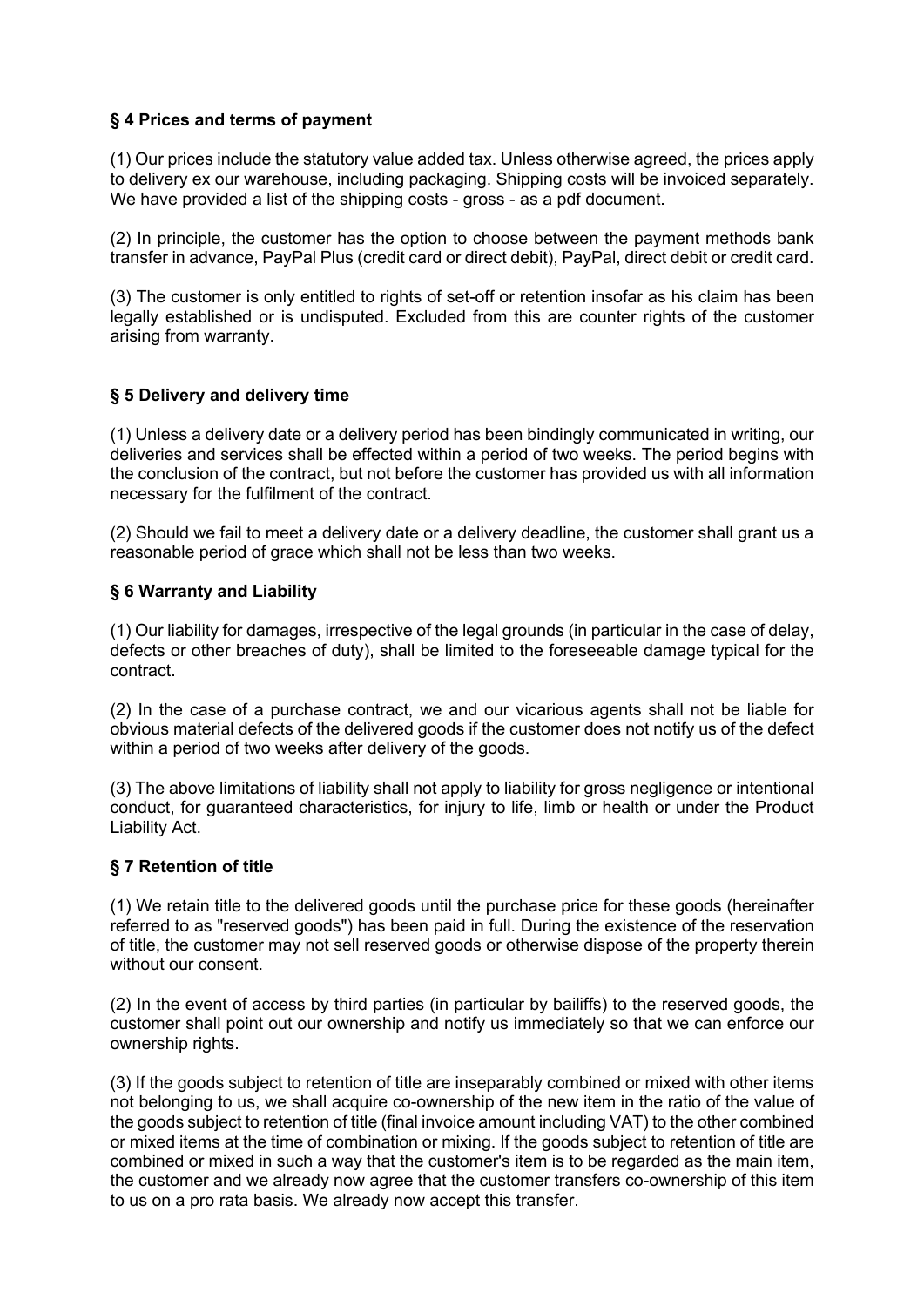(4) In the event of conduct by the customer in breach of the contract, in particular in the event of default in payment, we shall be entitled to demand the return of the goods subject to retention of title if we have withdrawn from the contract.

#### **§ 8 Choice of law**

(1) The law of the Federal Republic of Germany shall apply to these online terms and conditions of sale and delivery as well as the contractual relationship between us as a German company and the customer, to the exclusion of international uniform law, in particular the UN Convention on Contracts for the International Sale of Goods.

(2) If the customer is a consumer domiciled outside the Federal Republic of Germany, the law of the country in which the customer is domiciled may also apply if the provisions are mandatory and/or more favourable to the customer.

#### **§ 9 Place of Jurisdiction**

(1) If the customer is a merchant, a legal entity under public law or a special fund under public law, the exclusive place of jurisdiction for all disputes arising directly or indirectly from the contractual relationship shall be our registered office in Isernhagen. This shall also apply if the customer has no general place of jurisdiction in the Federal Republic of Germany.

(2) In all cases we shall be entitled to bring an action at the place of performance or at the general place of jurisdiction of the customer.

(3) Overriding statutory provisions, in particular on exclusive jurisdiction, shall remain unaffected.